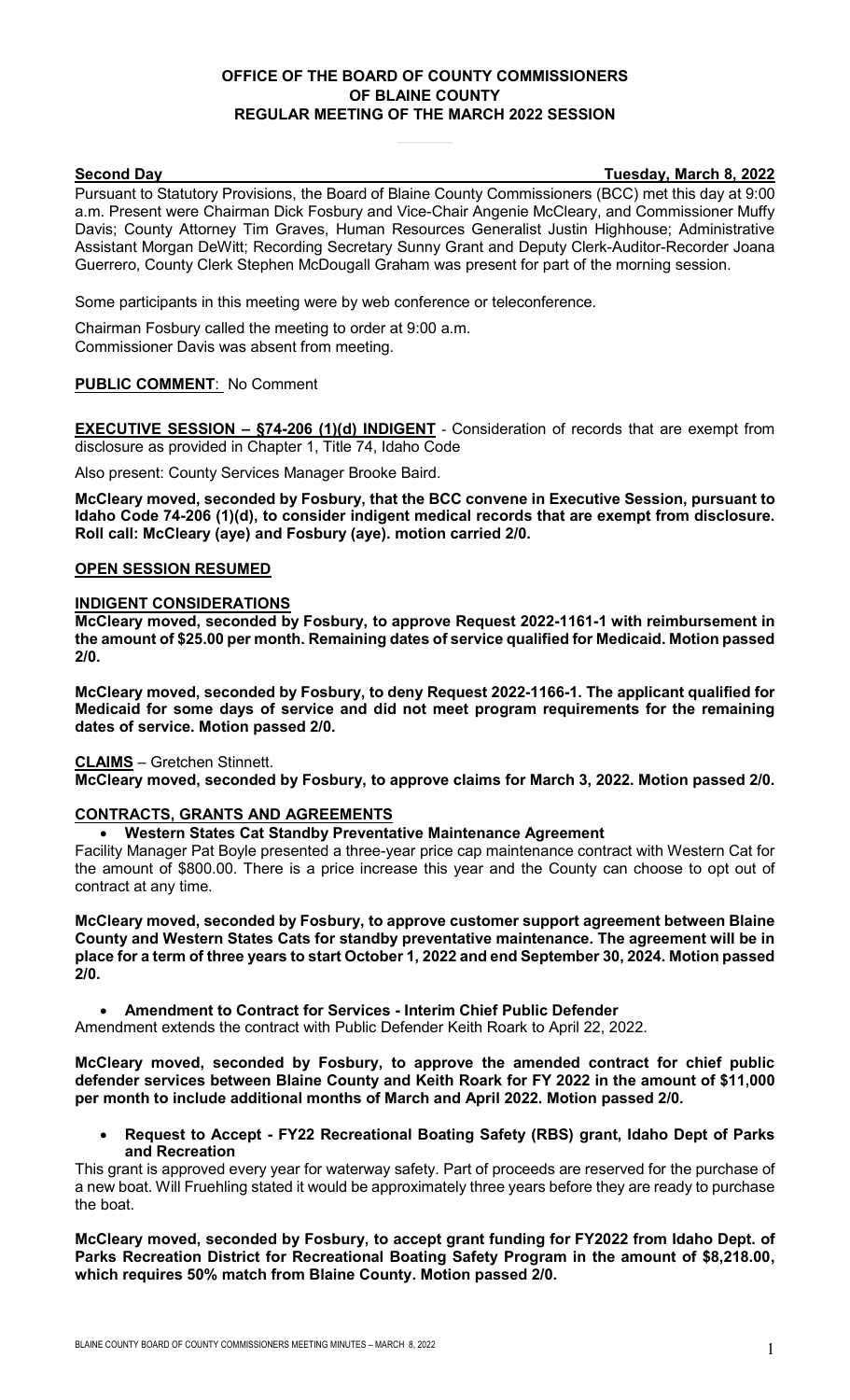# **COUNTY DEPARTMENT REPORTS**

## • **Public Defender - Keith Roark**

There are 175 cases being divided by the three public defenders. They are receiving approximately six to eight cases per week. The new public defender is a veteran from Canyon County's Public Defender's Office. Roark is working on an extensive office manual to aid Blaine County public defenders in the future.

## • **Sheriff's Department - Will Fruehling**

### **Request to Hold Public Auction of County Property**

Two of Blaine County's Drug K9 handlers are resigning leaving the dogs with no one to care for them. Blaine County Sheriff's Department is asking BCC to allow for the K9 handlers to purchase dogs in the amount of \$3,000 each. The \$6,000 sale proceeds would go towards starting a new K9 unit. Blaine County Chief Deputy Prosecuting Attorney Tim Graves notified BCC that the only legal way is through Idaho Code 31-808. Blaine County would need to hold a public auction, but BCC could reject all auction bids, so that the handlers could purchase the dogs. The BCC agreed to hold the auction as advised and thereafter allow handlers to purchase K9's and for funds to be used to rebuild program.

## • **Land Use and Building Services - Kristine Hilt**

## **River Access Signage Update**

Senior GIS Analyst Kelly Green and Floodplain Manger Kristine Hilt created a map that indicates public access roads, trailheads, right of ways and stop signs. Hilt and The Wood River Land Trust partnered up to work on Project Big Wood. They visited twelve public access points along the river where signage could be useful. Hilt displayed river access signs that are similar to City of Ketchum's signs. Hilt displayed a parking lot sign for BCC approval. County Attorney Tim Graves informed Hilt that the parking sign needs some adjustments. Custom Map Designer Evelyn Phillips created a map that will be added to trailhead signage. Hilt wants to add a QR code to the trailhead sign that will provide a map of public access points and fishing regulations. Hilt will be sending homeowners notices of installation of signage. Fosbury asked Hilt to please coordinate with The Blaine County Recreational District so that signs can stay consistent. Trails Unlimited, WRLT and Project Big Wood are also going to do an adopt-a-trailhead program to keep the areas clean. The BCC will approve the parking sign once revisions are made.

## • **Sustainability - Lynne Barker**

## **Blaine County Solar Statement for the SolSmart Designation**

Hailey and Ketchum and Blaine County have committed to the SolSmart technical assistance program developed by the US Department of Energy to help communities adopt best practices to encourage solar deployment. Blaine County, Ketchum and Hailey are pursuing silver designation. SolSmart is working with other Idaho communities to achieve SolSmart designation; Boise has a gold designation.

Barker submitted a letter of support for SolSmart designation for County Commissioners' signatures, which is one requirement to achieve SolSmart designation. Blaine County will be hosting a SolSmart webpage as part of a regional website.

#### **McCleary moved, seconded by Fosbury, to approve Blaine County Solar Statement as part of submittal for SolSmart designation. Motion passed 2/0.**

## **COVID UPDATE**

## • **Blaine County COVID-19 Risk Level**

Local case numbers are currently inflated by cases in previous weeks that were stuck in back log. Blaine County is in the yellow moderate risk stage. The City of Hailey is re-evaluating mask requirements later this week. Fosbury is concerned with surrounding counties that are still in the critical risk but is pleased with Blaine County's high vaccine rate. The BCC still recommends using masks, but does not believe given the current case numbers positive rate and hospital impact that it needs to be required.

• **Consideration of Face Covering Ordinance No. 2021-13 Repeal**

Tim Graves presented Ordinance 2022-01 to repeal Ordinance 2021-13. Fosbury asked to remove City of Hailey from ordinance since they have not removed mask mandate. The Ordinance will be published in five public places.

#### **McCleary moved, seconded by Fosbury, to approve Blaine County Ordinance 2022-01 in ordinance of Blaine County order of County Commissioners repealing Blaine County Ordinance 2021-13 requiring face covering as amended. Motion passed 2/0.**

## • **Updates**

Blaine County Humane Resource Justin Highhouse asked if The BCC wanted to adjust any COVID policies. McCleary does not want to adopt CDC guidelines completely. She and Highhouse are going to work on COVID policies and present to The BCC when completed.

## **CONSENT CALENDAR**

- Resolution 2022-02 Transfer of Funds to Ketchum Police Department Trust Account
- Resolution 2022-03 Probation Budget Adjustment
- Resolution 2022-04 E-911 Budget Adjustment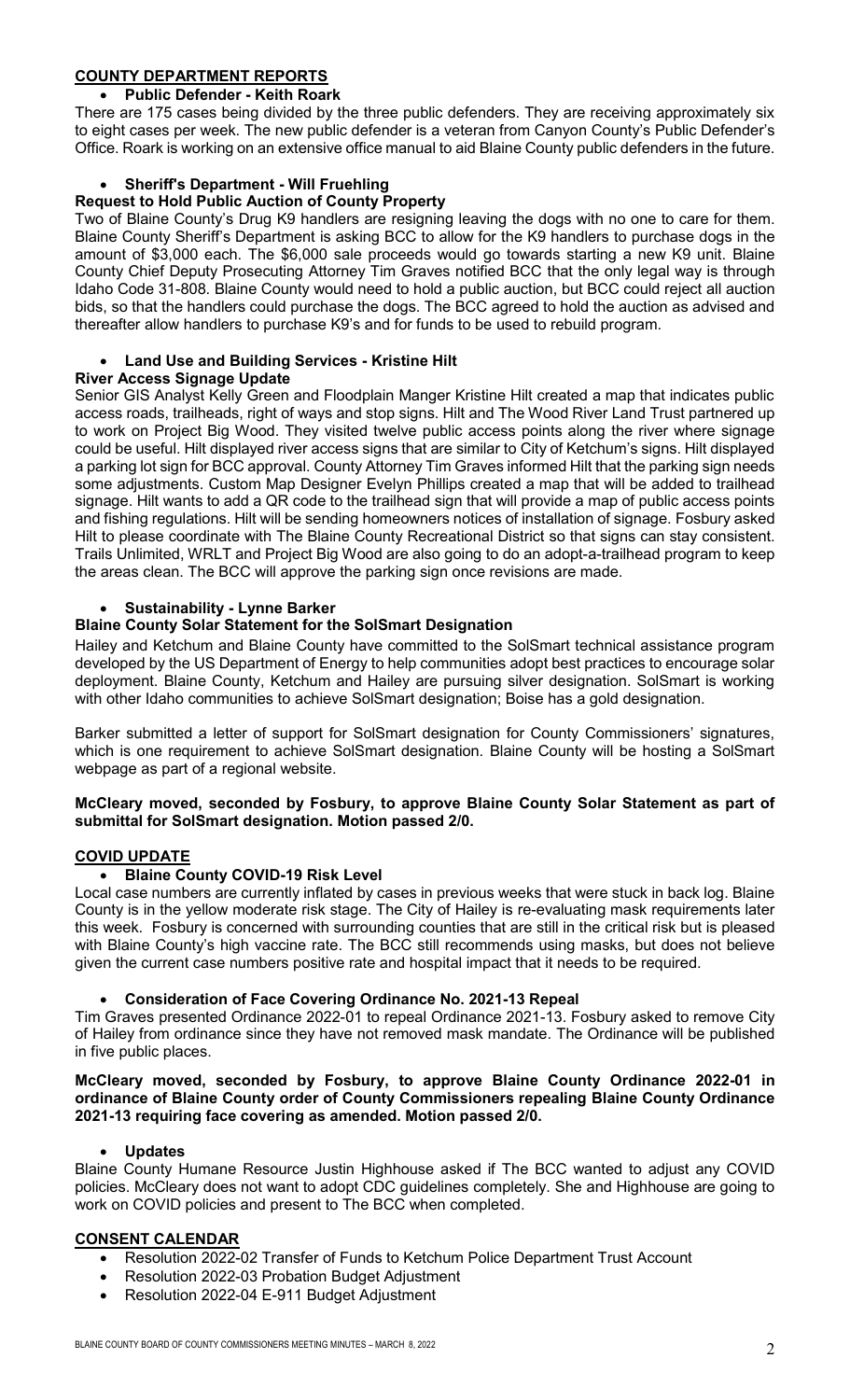#### **McCleary moved, seconded by Fosbury, to approve consent calendar. Motion passed 2/0.**

## **BREAK**

# **BOARD of COUNTY COMMISSIONERS REPORTS**

**Blaine County Regional Transportation Committee**

ITD will be repaving the HWY 75 North of Hailey up to Eastfork Road and will be adding a different stripe pattern at the Ohio Gulch intersection. ITD is having a meeting with Ohio Gulch homeowners March 30, 2022 to discuss safety improvements at the intersection.

#### **Snake River Juvenile Detention Center - Joint Powers Advisory Board**

Fosbury attended the 2021 report presentation. The report showed that Blaine County's local programs are working as there is a decrease of juveniles in the detention center. Blaine County didn't have any incidents in 2021.

### **Rinker Rock Creek - University of Idaho**

University of Idaho has set up a lab at the ranch. They are doing studies on botanical grasses; the effects that grazing has on willows, and different types of cattle feeds. They have a program in the summer where public can volunteer and witness studies. Fosbury wants to have The Rinker Rock Creek webinar link uploaded to Blaine County's website or social media outlets.

#### **Housing Action Plan**

Blaine County House Authority is still looking for an Executive Director. Board Chair Sarah Michael is pleased The Blaine County approved its ARPA grant request. BCHA and local architects are surveying Lift Tower Lodge in Ketchum as a possibility for temporary housing. They confirmed that sewer lines and the sewer main have complications. Ketchum's sewer department is working on fixing sewer issues. Fosbury communicated with the McHanville developer regarding families that are being relocated from that site. The Meadows in Ketchum has mobile home spaces available that is being offered to McHanville families. They are evaluating which mobile homes can be relocated there.

Fosbury requested Lisa Horowitz to survey and evaluate vacant houses in Hailey. Houses may need to undergo remodeling to make them livable. Fosbury suggested that city and county APRA funds could be used on remodeling.

BCC is still discussing how to incorporate Agnew-Beck with BCHA and ARCH. Once BCHA has secured a new director they will be providing a six-month report on their financial status.

Fosbury attended the City of Bellevue Council meeting. Engineer Keller Associates provided a report on the sewer facility. They didn't provide enough clarity as they are still finishing the study. Based on capacity estimates Bellevue has adequate capacity for current residences in the city. Bellevue is interested in The State's Workforce Housing funding and DEQ sewer and water grants.

Sun Valley Sewer and Water District are studying the capacity of the lift station. They are making sure the station has adequate carrying from any potential impact from expansion by the hospital and McHanville.

#### **Correspondence**

Fosbury received an inquiry from Stacey McLaughlin from West Magic. She is asking what Blaine County needs for the West Magic Highway District. Fosbury forward correspondence from Ex Commissioner Greenberg and a list of items that Tim Graves provided. Fosbury will forward the list to Camas County Commissioners so that there can be a discussion before elections this fall.

Kim Hayes wanted to discuss with BCC regarding Blaine County participating or owning a substance abuse counseling center. The BCC doesn't think Blaine County has the capacity to run a program of this magnitude. McCleary believes Blaine County needs this service but it should be offered through a private entity or a St. Luke's branch. The BCC would consider funding if they received an actual proposal. Family Health Services is having its Grand Opening March 9, 2022.

Mountain Rides is asking for county staff to provide an analysis of county demographics. They are going to apply for a grant to expand services to lower income neighborhoods. Fosbury contacted GIS and Sun Valley Economic Development to ask if they have or could create an analysis. Census data from 2016- 2020 is going to be available next week which could provide information. The BCC may need to contract outside the county for this kind of analysis.

#### **Other**

McCleary attended Wild Life Smart Community meeting, during which they discussed how to educate public on the Yew plant's impact on local wildlife and removing the plant from Wood River Valley. The committee is working with Clear Creek Disposal on bear proof trash cans for neighborhoods in Ketchum. BLM's social media is asking public to avoid conflict with game when on trails or back country.